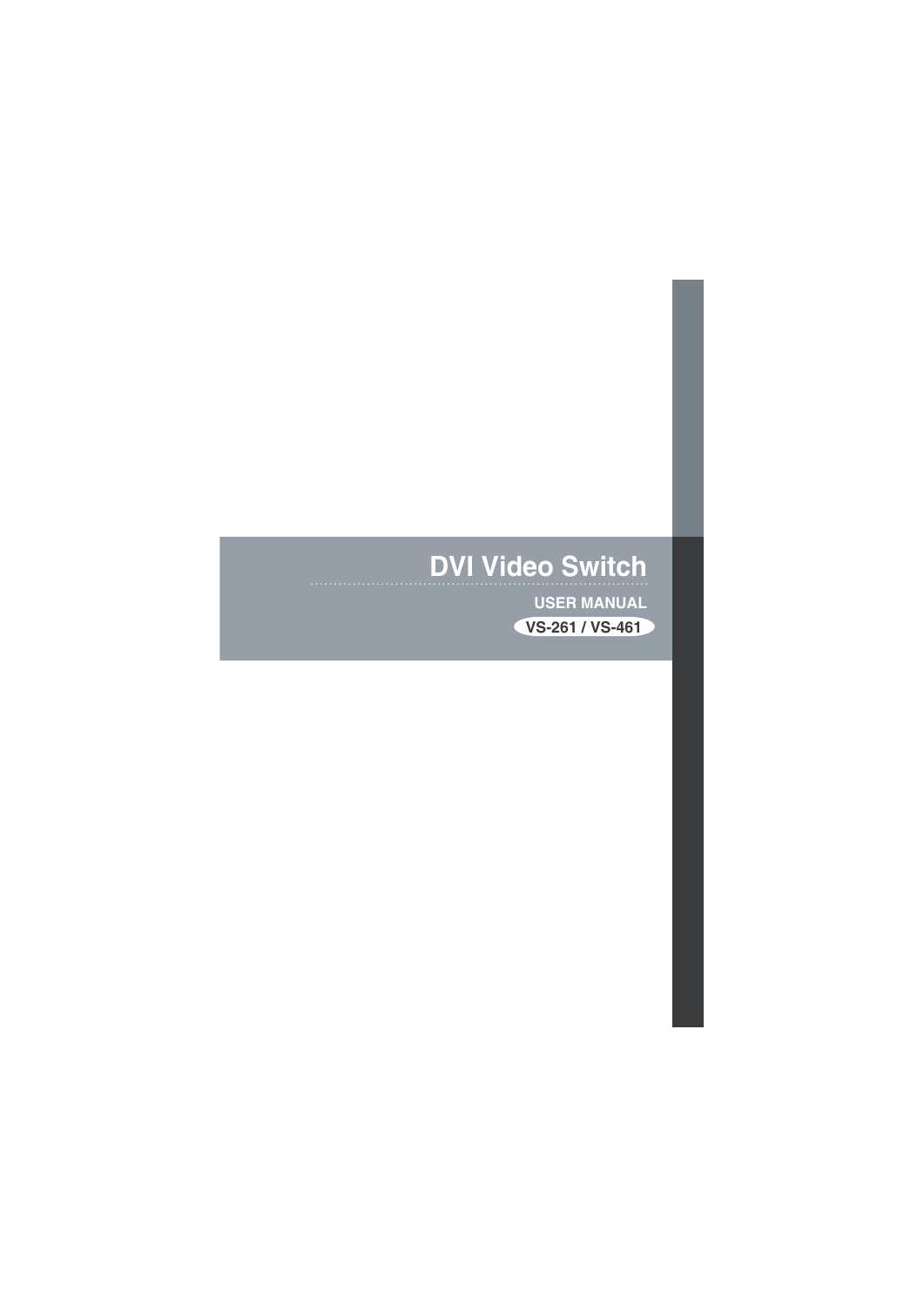#### FCC Information

This equipment has been tested and found to comply with the limits for a Class B digital device, pursuant to Part 15 of the FCC Rules. These limits are designed to provide reasonable protection against harmful interference in a residential installation. This equipment generates, uses and can radiate radio frequency energy, and if not installed and used in accordance with the instruction manual, may cause interference to radio communications. However, there is no guarantee that interference will not occur in a particular installation. If this equipment does cause harmful interference to radio or television reception, which can be determined by turning the equipment off and on, the user is encouraged to try to correct the interference by one or more of the following measures:

- Reorient or relocate the receiving antenna;
- $\bullet$  Increase the separation between the equipment and receiver;
- Connect the equipment into an outlet on a circuit different from that which the receiver is connected;
- Consult the dealer or an experienced radio/television technician for help.

#### KCC Statement

유선 제품용 / A 급 기기 ( 업무용 방송 통신 기기 )

이 기기는 업무용 (A 급 ) 전자파적합기기로서 판매자 또는 사용자는 이점 을 주의하시기 바라며 , 가정 외의 지역에서 사용하는 것을 목적으로 합니 다 .

#### RoHS

This product is RoHS compliant.

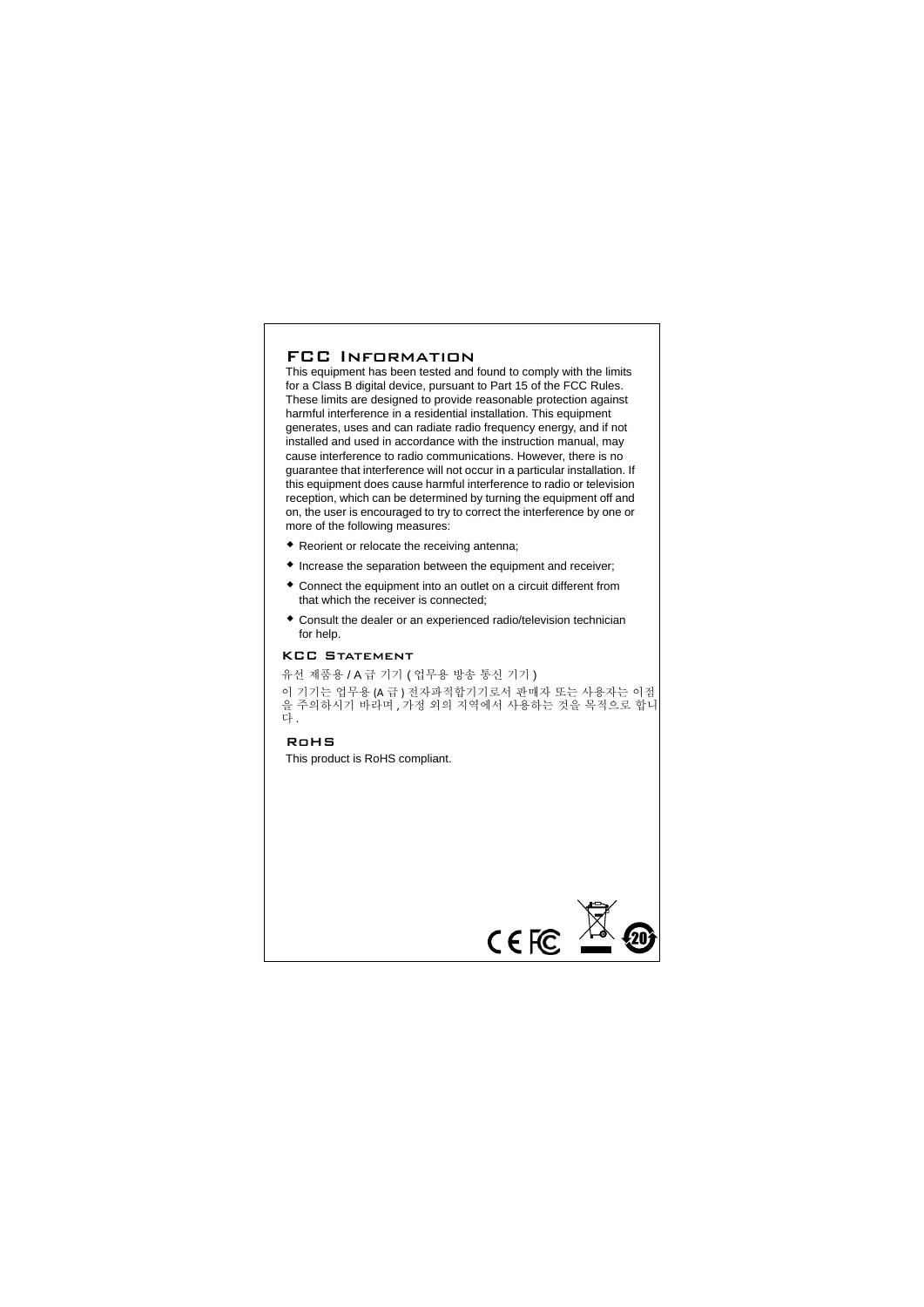#### SJ/T 11364-2006

The following contains information that relates to China.

| 部件名称 | 有毒有害物质或元素 |   |   |     |      |       |
|------|-----------|---|---|-----|------|-------|
|      | 铅         | 汞 | 镉 | 六价铬 | 多溴联苯 | 多溴二苯醚 |
| 电器部件 |           |   |   |     |      |       |
| 机构部件 |           |   |   |     |      |       |

○: 表示该有毒有害物质在该部件所有均质材料中的含量均在SJ/T 11363-2006规定的限量要求之下。

●: 表示符合欧盟的豁免条款, 但该有毒有害物质至少在该部件的 某一均质材料中的含量超出SJ/T 11363-2006的限量要求。

X: 表示该有毒有害物质至少在该部件的某一均质材料中的含量超 出SJ/T 11363-2006的限量要求。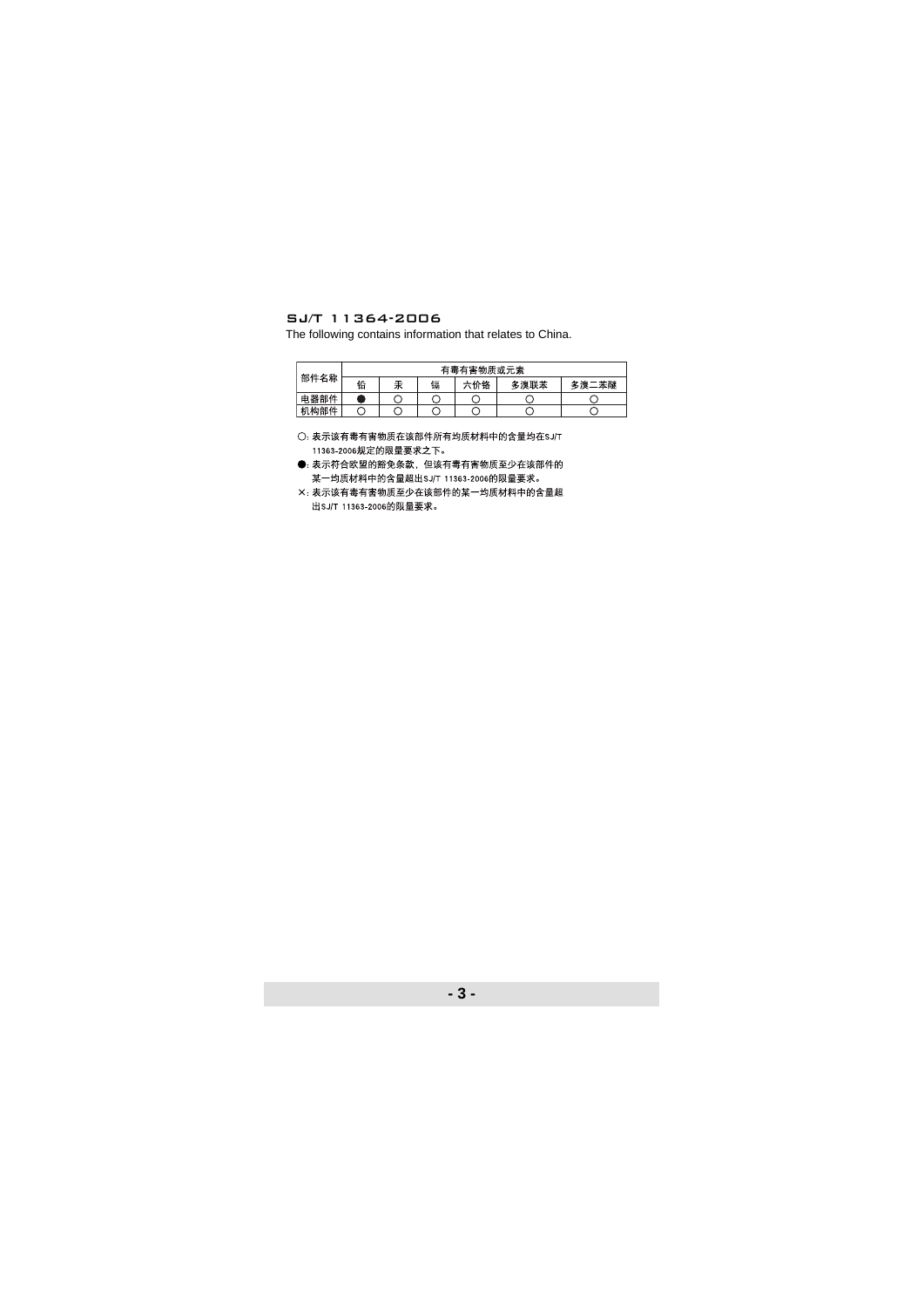## VS-261 / VS-461 User Manual

#### Online Registration

| International | http://support.aten.com |
|---------------|-------------------------|

#### Telephone Support

| International  | 886-2-8692-6959         |
|----------------|-------------------------|
| China          | 86-10-5255-0110         |
| Japan          | 81-3-5615-5811          |
| Korea          | 82-2-467-6789           |
| North America  | 1-888-999-ATEN ext 4988 |
| United Kingdom | 44-8448-158923          |

#### Technical Support

- For international online technical support including troubleshooting, documentation, and software updates: **http://support.aten.com**
- For North American technical support:

| <b>Email Support</b>           |                                                             | support@aten-usa.com    |
|--------------------------------|-------------------------------------------------------------|-------------------------|
| Online<br>Technical<br>Support | Troubleshooting<br>Documentation<br><b>Software Updates</b> | http://support.aten.com |
| <b>Telephone Support</b>       |                                                             | 1-888-999-ATEN ext 4998 |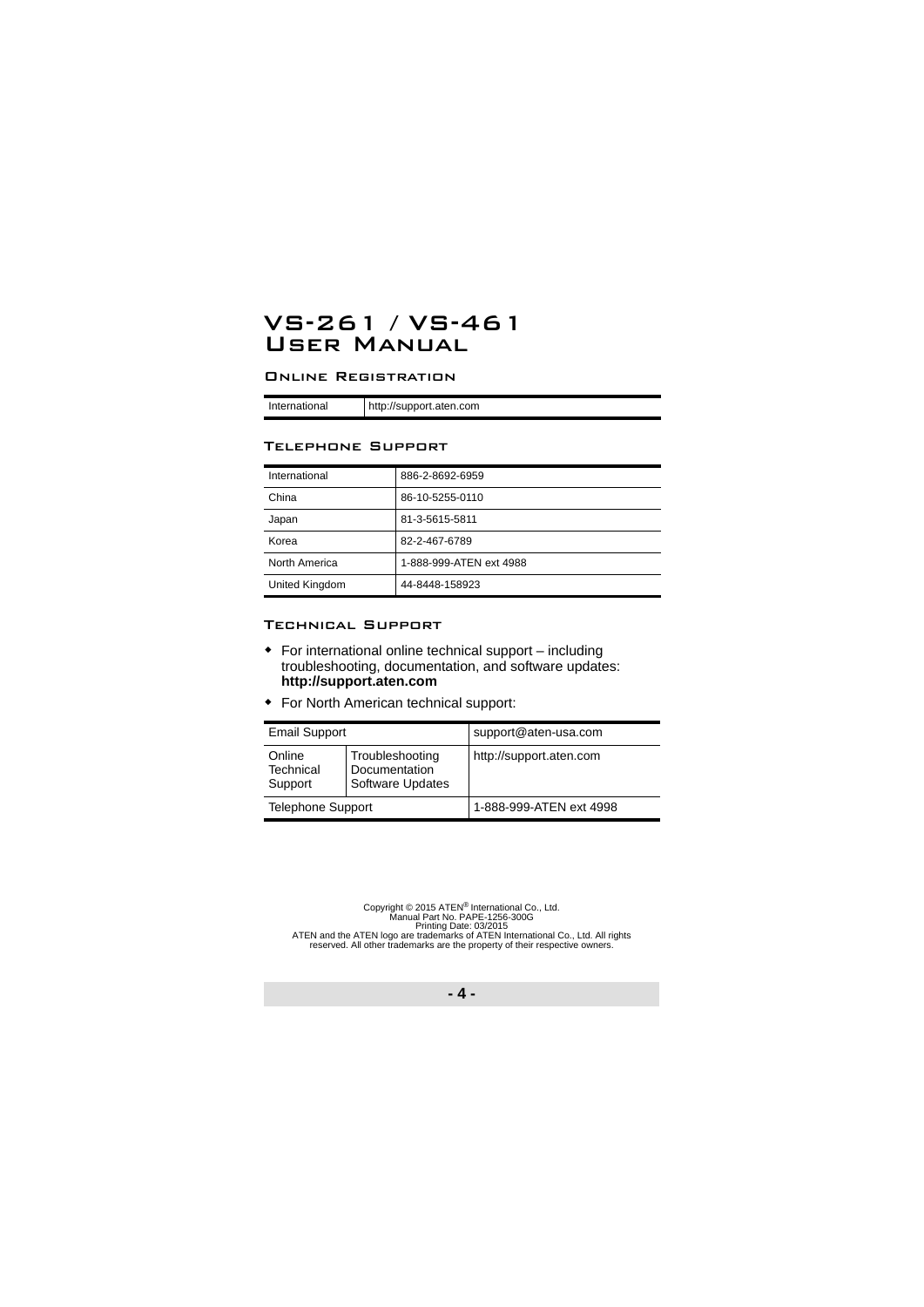## Package Contents

The DVI Video Switch package contains the following items:

- ◆ 1 VS-261 or VS-461 DVI Video Switch
- ◆ 1 IR Remote Control Handset
- 1 Power Adapter
- 1 User Manual\*

Check to make sure that all the components are present and that nothing got damaged in shipping. If you encounter a problem, contact your dealer.

Read this manual thoroughly and follow the installation and operation procedures carefully to prevent any damage to the unit, and/or any of the devices connected to it.

**\*** Features may have been added to the VS261 / VS461 since this manual was printed. Please visit our website to download the most up-to-date version of the manual.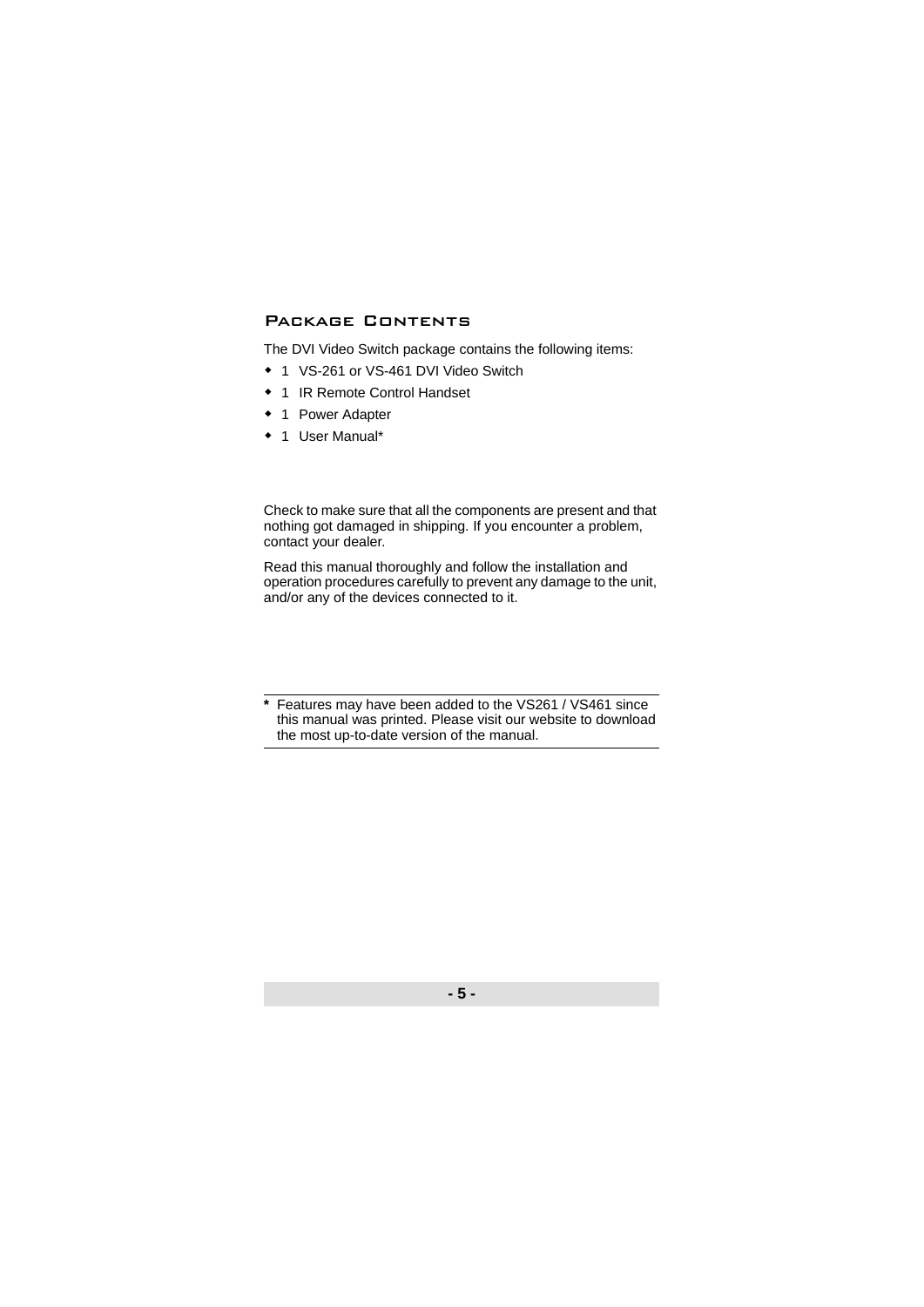#### **OVERVIEW**

The 2 port VS-261 and 4 port VS-461 chart a revolutionary new direction in multimedia functionality by combining a Digital Visual Interface (DVI) Video Switch with stereo quality audio. It is not necessary to have a separate display and set of speakers for each source. Users can switch among two (VS-261) or four (VS-461) media sources, and enjoy their output on a single display and set of speakers.

The VS-261 / VS-461 improves on previous video switch designs by incorporating DVI connectors. DVI supports both digital video (flat panel displays, data projectors, plasma displays, digital TVs and set-top boxes) and analog video (traditional monitors and TVs).

The VS-261 / VS-461 works on both PC compatible and Mac systems. Setup is fast and easy; simply plug cables into their appropriate ports. There is no software to configure, no installation routines, and no incompatibility problems. Two convenient methods are available to switch among media input sources: port selection pushbuttons located on the unit's front panel; and an IR remote control.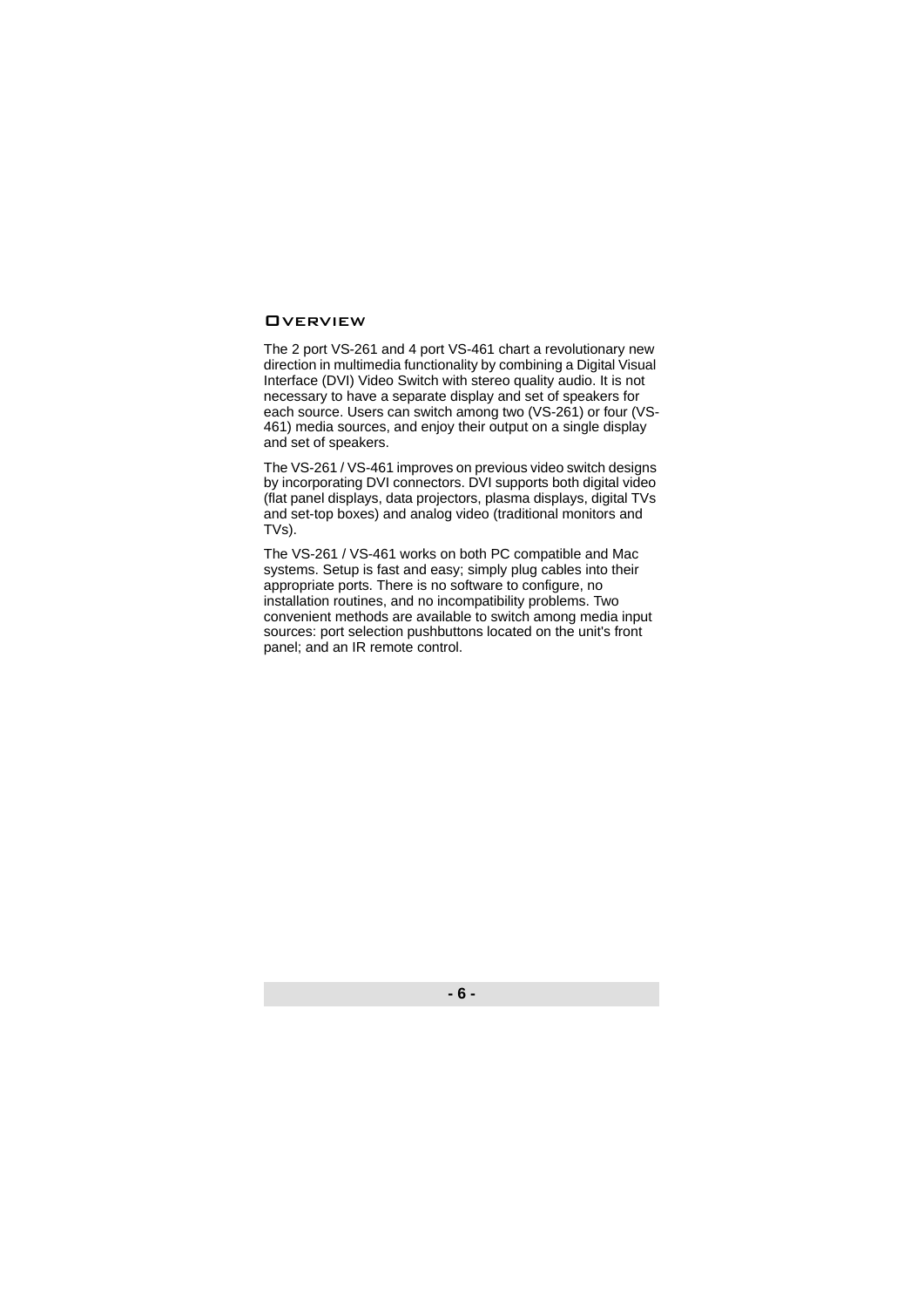### Features

- DVI video switch with stereo audio support
- Output sound and video signals from 2 (VS-261) or 4 (VS-461) DVI or analog video sources
- Compliant with the DVI specification
- Video source selection via front panel pushbuttons or IR remote control
- LED display for easy status monitoring
- Superior video quality 1920 x 1200; DDC2B
- Easy installation
- Hot pluggable add or remove video inputs without powering down the switch
- Supports Windows and Mac host systems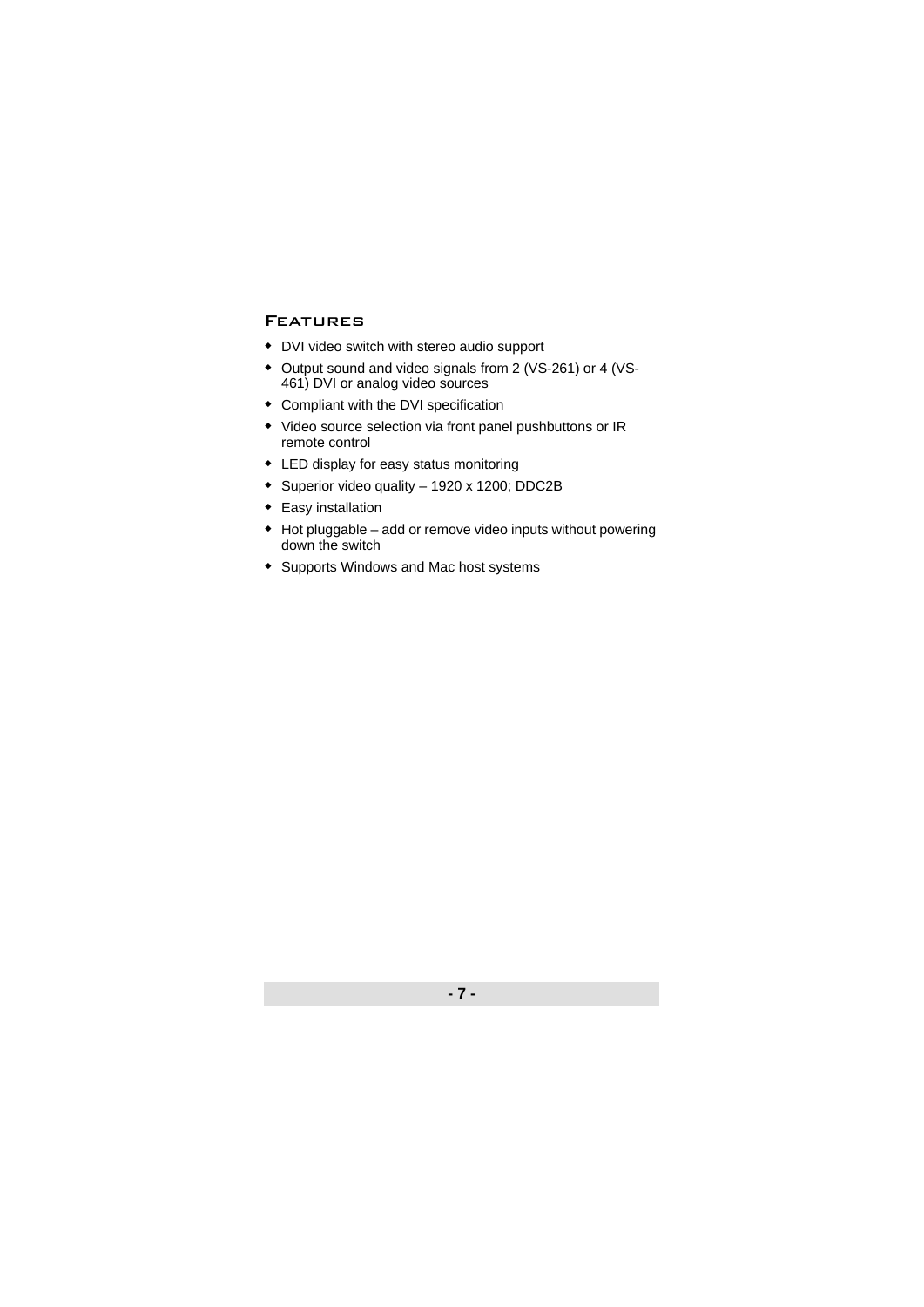## System Requirements

#### Consoles

- A DVI display capable of the highest resolution that you will be using on any DVI output
- Stereo speakers for audio output

#### **COMPUTERS**

The following equipment must be installed on each computer that is to be connected to the system:

A DVI port

**Note:** The quality of the display is affected by the quality of the DVI display card. For best results, we recommend you purchase a high quality product.

 $\bullet$  An audio out port (optional – for audio accompaniment to the display)

#### **CABLES**

Two (VS-261) or four (VS-461) sets of DVI cable are required to properly operate this DVI Switch (not included).

- **Note:** 1. Cables are not included in this package. Since the quality of the display is affected by the quality and the length of the cables, we strongly recommend that you purchase high quality cables. Contact your dealer to purchase the correct cable sets for your switch.
	- 2. There are three types of DVI signals (DVI-I, DVI-A, DVI-D). The cable type must match the type of signal being used by the DVI source and the DVI display.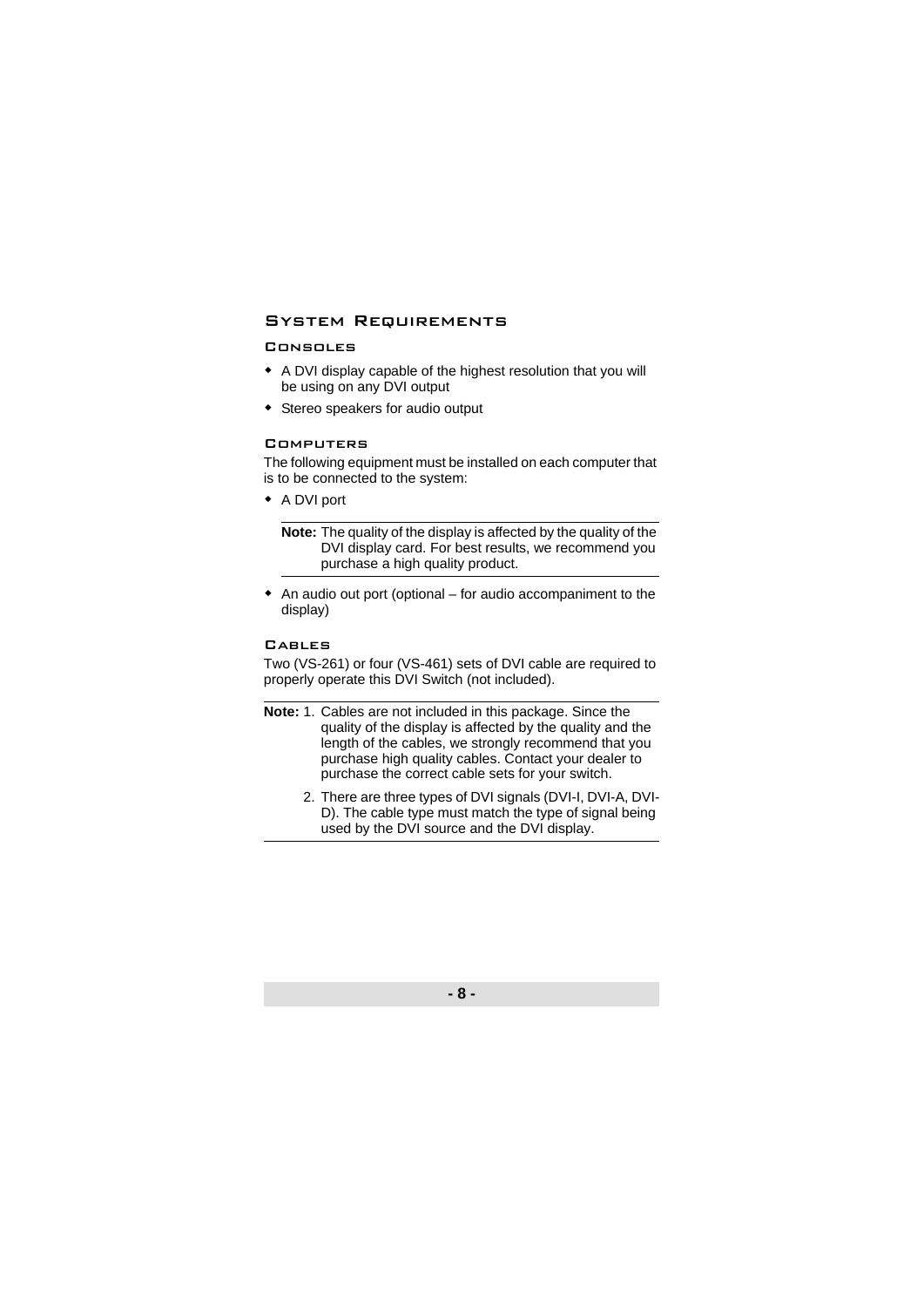#### Operating Systems

|                   | <b>OS</b>           | <b>Version</b>       |
|-------------------|---------------------|----------------------|
| Windows           |                     | 2000 and higher      |
| Linux             | RedHat              | 6.0 and higher       |
|                   | SuSE                | 8.2 and higher       |
|                   | Mandriva (Mandrake) | 9.0 and higher       |
| <b>UNIX</b>       | <b>AIX</b>          | 4.3 and higher       |
|                   | FreeBSD             | 3.51 and higher      |
|                   | Sun                 | Solaris 8 and higher |
| Novell<br>Netware |                     | 5.0 and higher       |
| Mac               |                     | OS 9 and higher      |
| <b>DOS</b>        |                     | 6.2 and higher       |

Supported operating systems are shown in the table, below: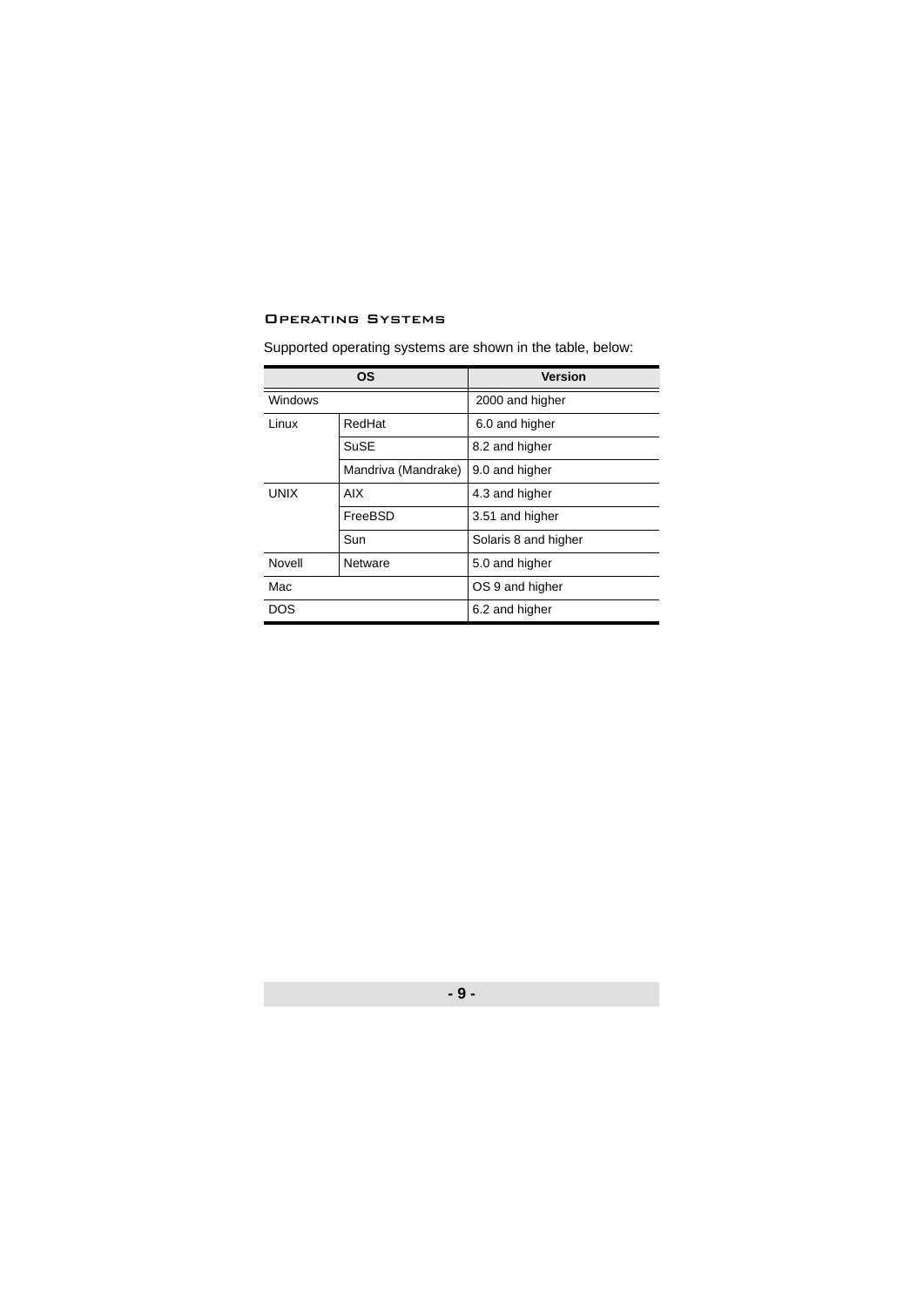## Front View



| No. | <b>Component</b>              | <b>Description</b>                                                                                                                                                                                                                                                                                |
|-----|-------------------------------|---------------------------------------------------------------------------------------------------------------------------------------------------------------------------------------------------------------------------------------------------------------------------------------------------|
|     | Port Selection<br>Pushbuttons | Press a pushbutton to display video (playback audio)<br>from the device attached to the corresponding port.                                                                                                                                                                                       |
| 2   | Port LEDs                     | The port LEDs are built into the Port Selection Switches.<br>- The ON LINE LED lights to indicate that the device<br>attached to the corresponding port is on.<br>- The SELECTED LED lights to indicate that the video<br>(audio) input is from the device attached to the<br>corresponding port. |
| 3   | <b>IR Receiver</b>            | Receives port switching signals from the remote<br>handset.                                                                                                                                                                                                                                       |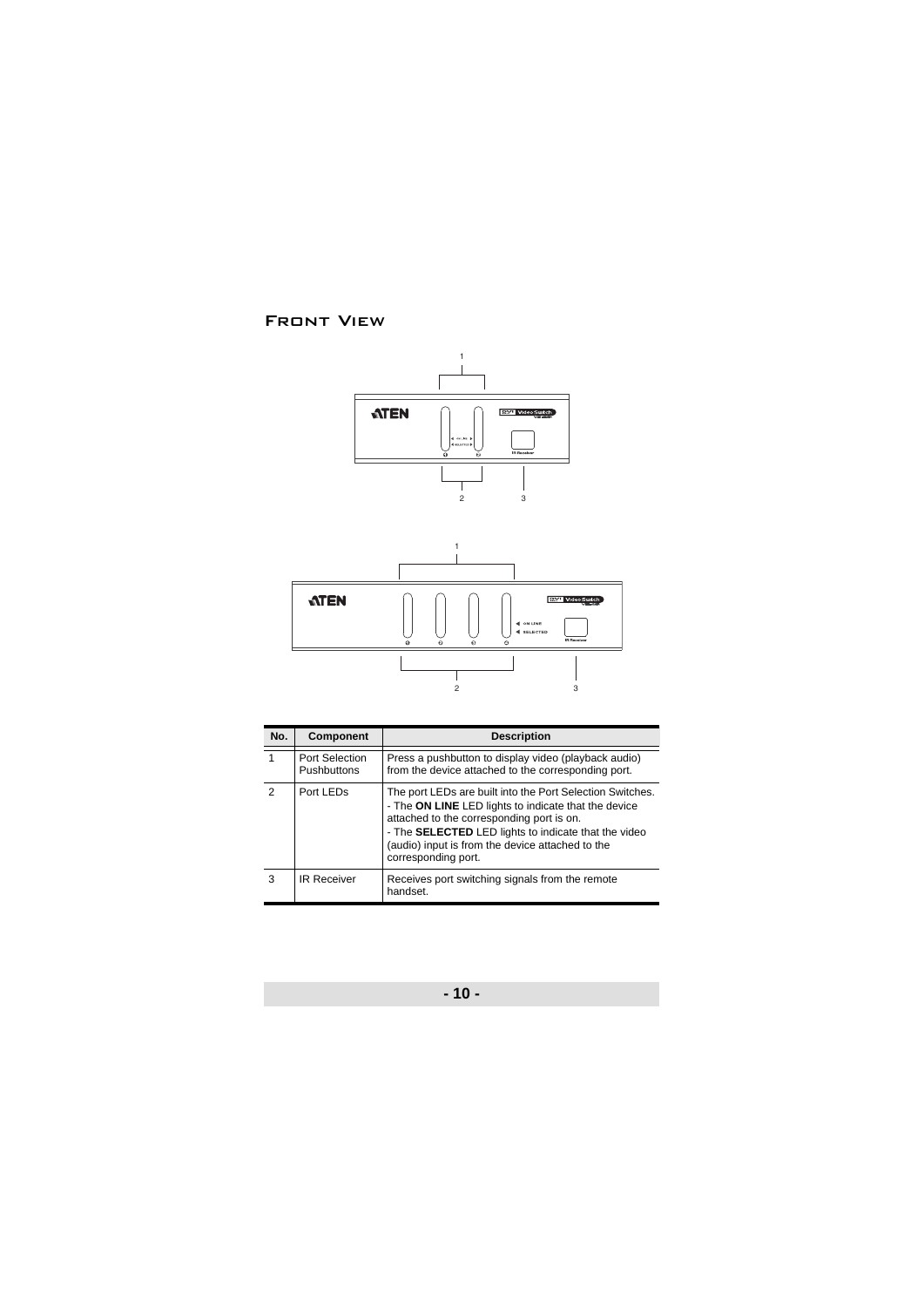## Rear View





| No.            | Component             | <b>Description</b>                                                                                                                                                                                                                                                                                                  |  |
|----------------|-----------------------|---------------------------------------------------------------------------------------------------------------------------------------------------------------------------------------------------------------------------------------------------------------------------------------------------------------------|--|
|                | Power Jack            | The power adapter cable plugs in here.                                                                                                                                                                                                                                                                              |  |
| $\mathfrak{p}$ | Video/Audio<br>Output | The output section is comprised of a DVI-I connector and<br>two RCA audio jacks. The cables that connect to the video<br>and audio input ports on the Video Display plug in here.<br>L=left audio, R=right audio.                                                                                                   |  |
| 3              | Video/Audio<br>Input  | Each input section is comprised of a DVI-I connector and<br>two RCA audio jacks. The cables that connect to the video<br>and audio output ports on the source devices plug in here.<br>Be sure that the cables from an individual source device all<br>plug into the same input section (e.g. all in Port 1, etc.). |  |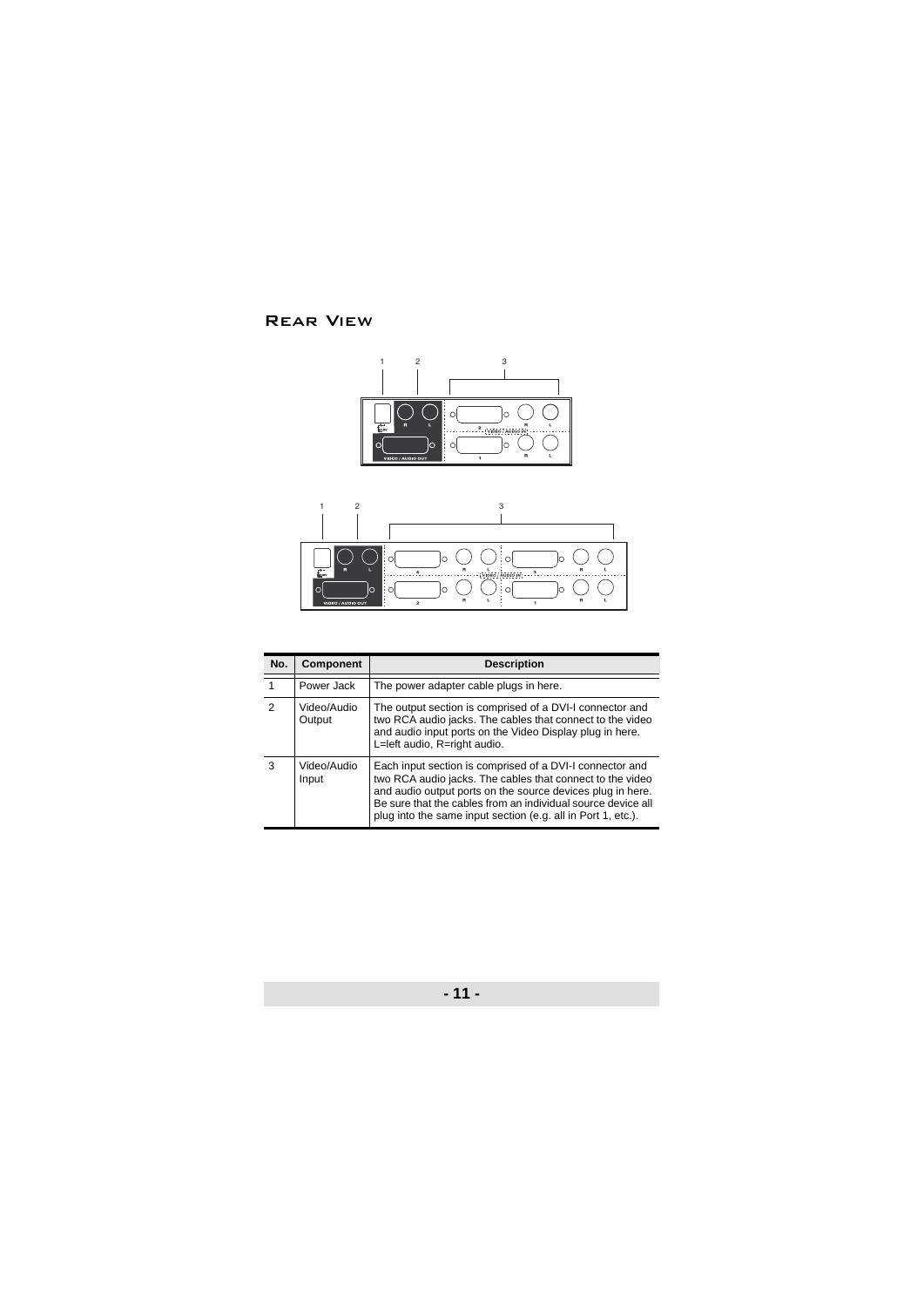## IR Remote Control Unit



| No.            | <b>Component</b>        | <b>Description</b>                                                                                                                                                                                                                                                                                                                                                                    |  |
|----------------|-------------------------|---------------------------------------------------------------------------------------------------------------------------------------------------------------------------------------------------------------------------------------------------------------------------------------------------------------------------------------------------------------------------------------|--|
| 1              | Power Jack              | The power adapter cable plugs in here.                                                                                                                                                                                                                                                                                                                                                |  |
| $\mathfrak{p}$ | Media Output<br>Section | The cables from your DVI Video Display and Audio jacks<br>plug in here. Each connector is marked with an appropriate<br>icon to indicate itself.                                                                                                                                                                                                                                      |  |
| 3              | Media Input<br>Section  | The cables that link your media source devices to the VS-<br>261 / VS-461 plug into the ports in this section. Each<br>section is comprised of a DVI-I connector and two speaker<br>jacks. When connecting DVI and audio cables from your<br>sources, be sure that the DVI cable and audio cables from<br>a device all plug into the same port section (e.g. all in Port<br>1, etc.). |  |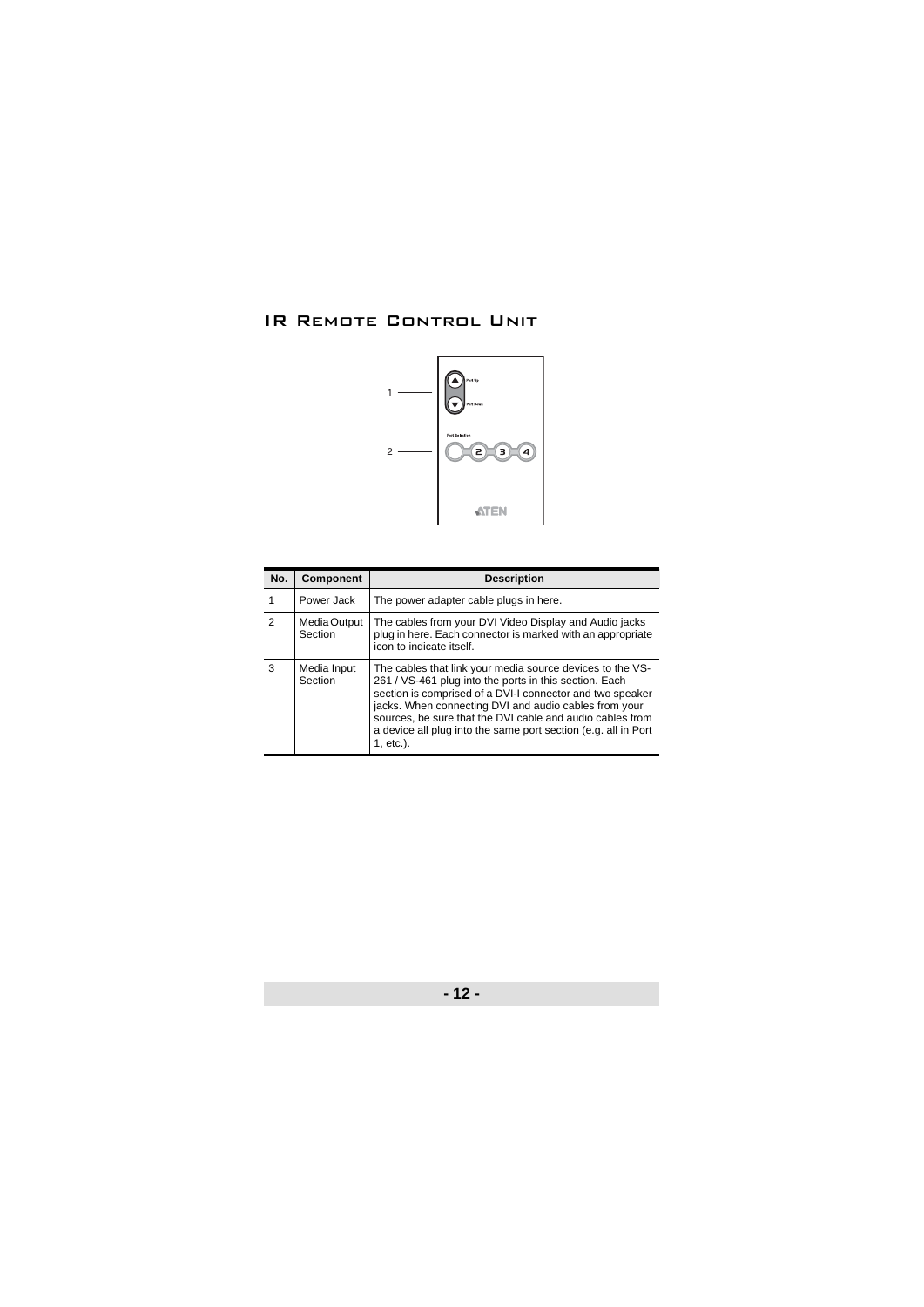#### Installation



- 1. Make sure that the power to any device that you connect to the installation has been turned off. You must unplug the power cords of any computers that have the *Keyboard Power On* function.
- 2. Make sure that all devices you will be installing are properly grounded

Refer to the installation diagram (the numbers in the diagrams correspond to the numbers of the steps) and do the following:

- 1. Plug your DVI display's connector into the Video Output port located in the Output section on the unit's rear panel.
- 2. Plug your speakers into the audio jacks (left and right) located in the Output section on the unit's rear panel.
- 3. Use a DVI cable to connect the source device's video out port to any available DVI socket on the Input section of the switch.
- 4. Use audio cables to connect the source device's audio out ports into the VS-261 / VS-461's audio jacks.

**Note:** Be sure that the audio cables plug into the jacks that correspond to the port that the DVI connector is plugged into (i.e., all cables are in Port 1 sockets, or all in Port 2 sockets, etc.).

5. Plug the power adapter that came with your switch into an AC power source, then plug the power adapter cable into the switch's Power Jack.

This completes the installation. Once the switch is powered up, you can power on the source devices.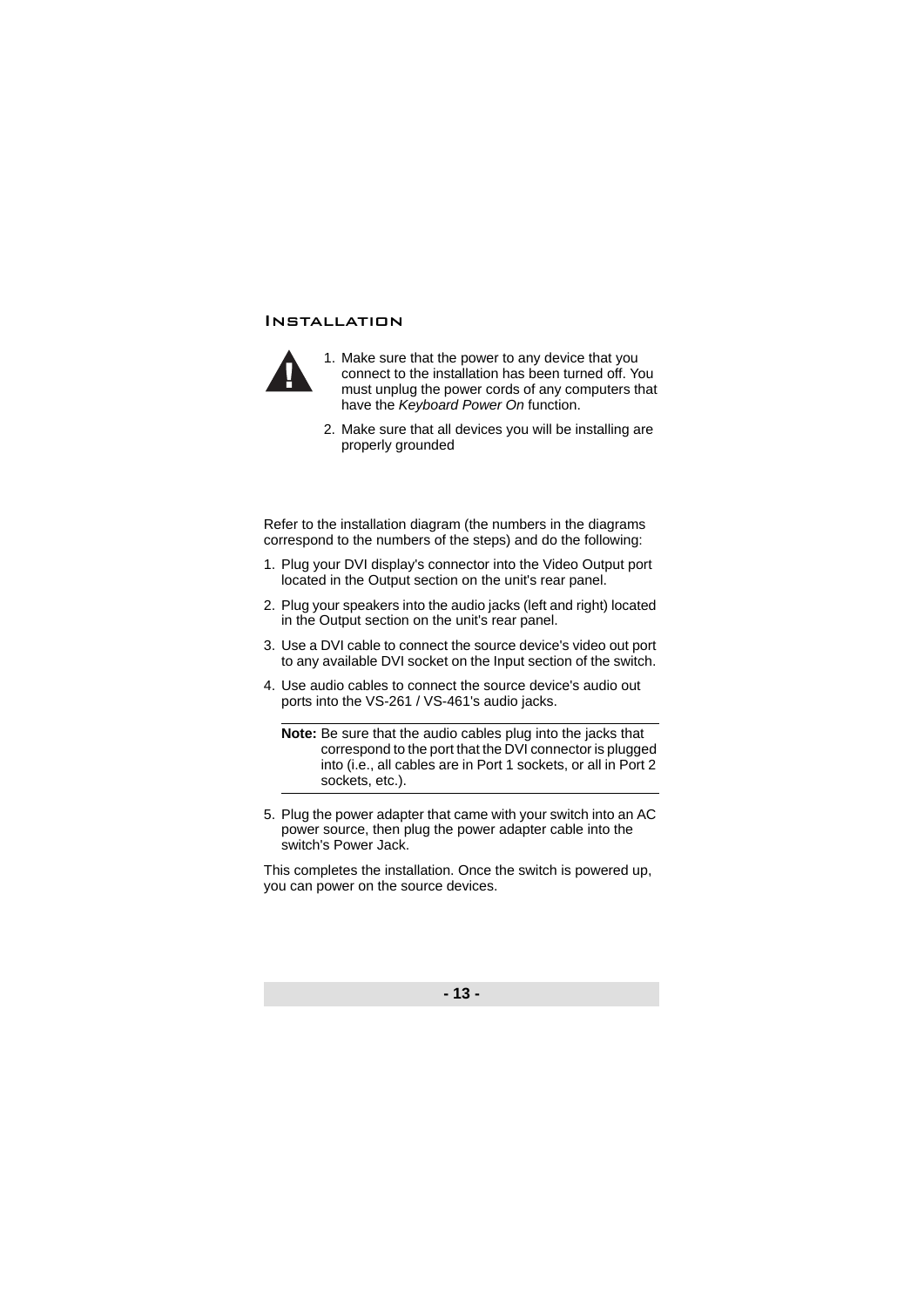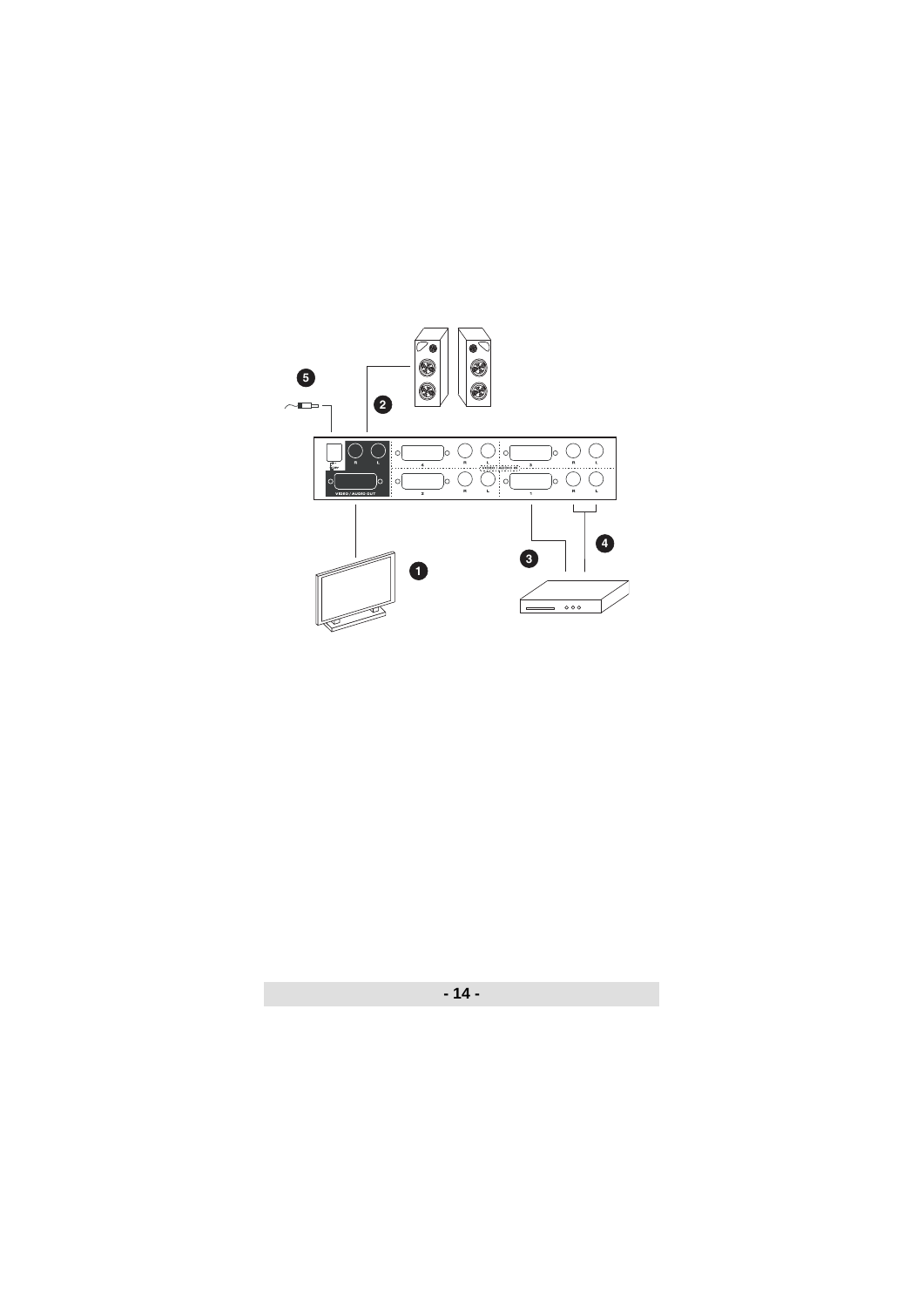## Video Port Switching

There are two convenient methods for switching among video sources: Manual and the Remote Control.

#### Manual Selection

To select a source device, press and release the front panel pushbutton that corresponds to the port that the device is connected to.

#### Remote Control Selection

- Press the Port Up or Port Down button on the remote control unit to cycle among the source devices. Each time you press the button, the media focus switches from the current port to the next port (Port Up) or the previous port (Port Down).
- To switch directly to a source device, press the numerical button (1, 2, 3, or 4) that corresponds to the port that the device is connected to.

#### **Note:** 1. Pressing button 3 or 4 has no effect on the VS-261.

- 2. The infrared signal range is 6 meters (max.)
- 3. You must aim the remote control unit at the IR Receiver located on the switch's front panel (see p. 9). For optimum performance, make sure there is a clear line-of-sight between the control unit and the receiver.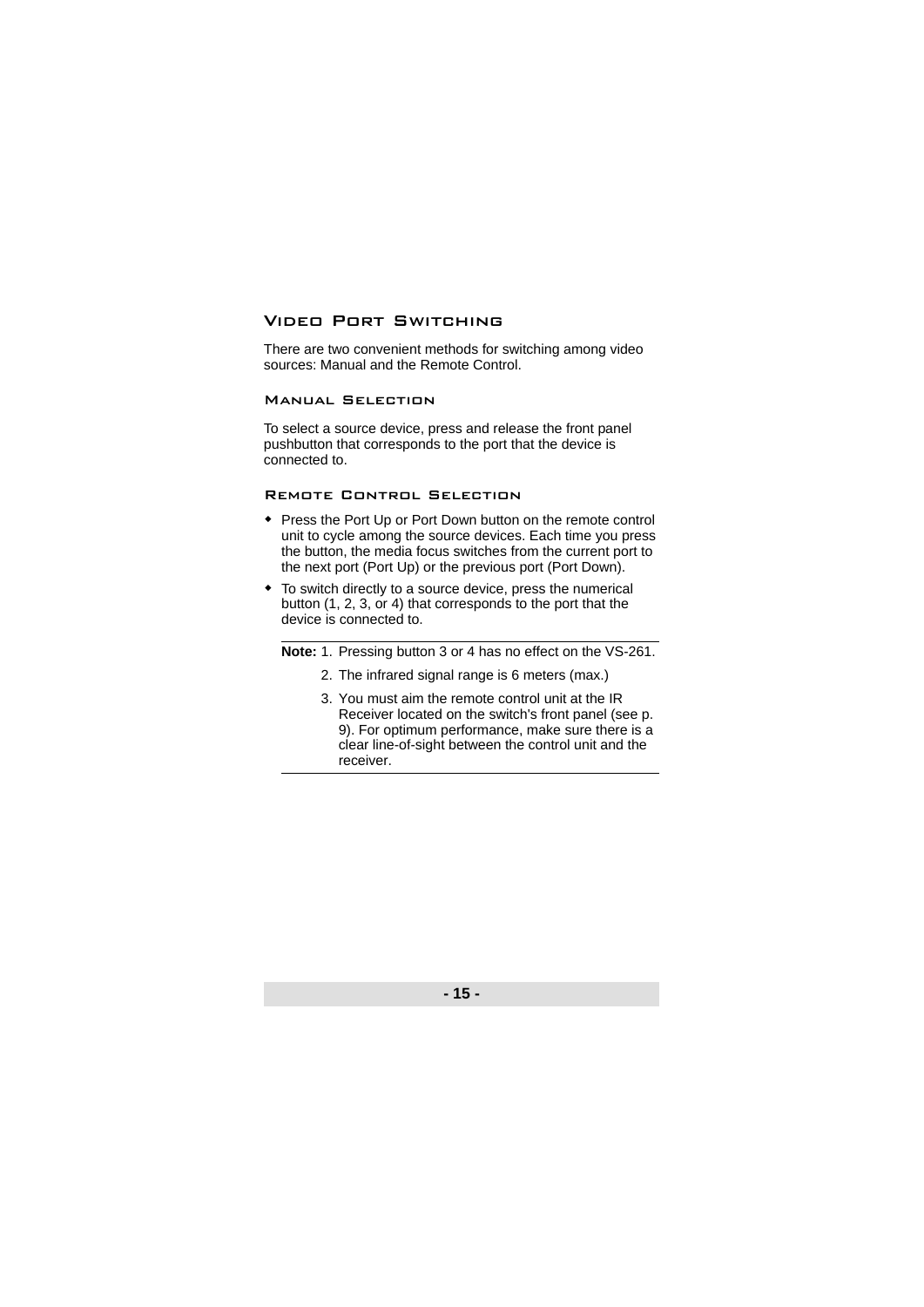## Hot Plugging

The VS-261 / VS-461 supports hot plugging - devices can be added and removed from the installation by plugging and unplugging their cables to and from the VS-261 / VS-461's Video Input ports without the need to shut the switch down.

### Powering Off and Restarting

If you Power Off the VS-261 / VS-461, before starting it back up you must do the following:

- 1. Shut down all the devices that are attached to it.
- 2. Unplug its power adapter cable.
- 3. Wait 10 seconds, then plug the power adapter cable back in.
- 4. After it is powered up, Power On the attached devices.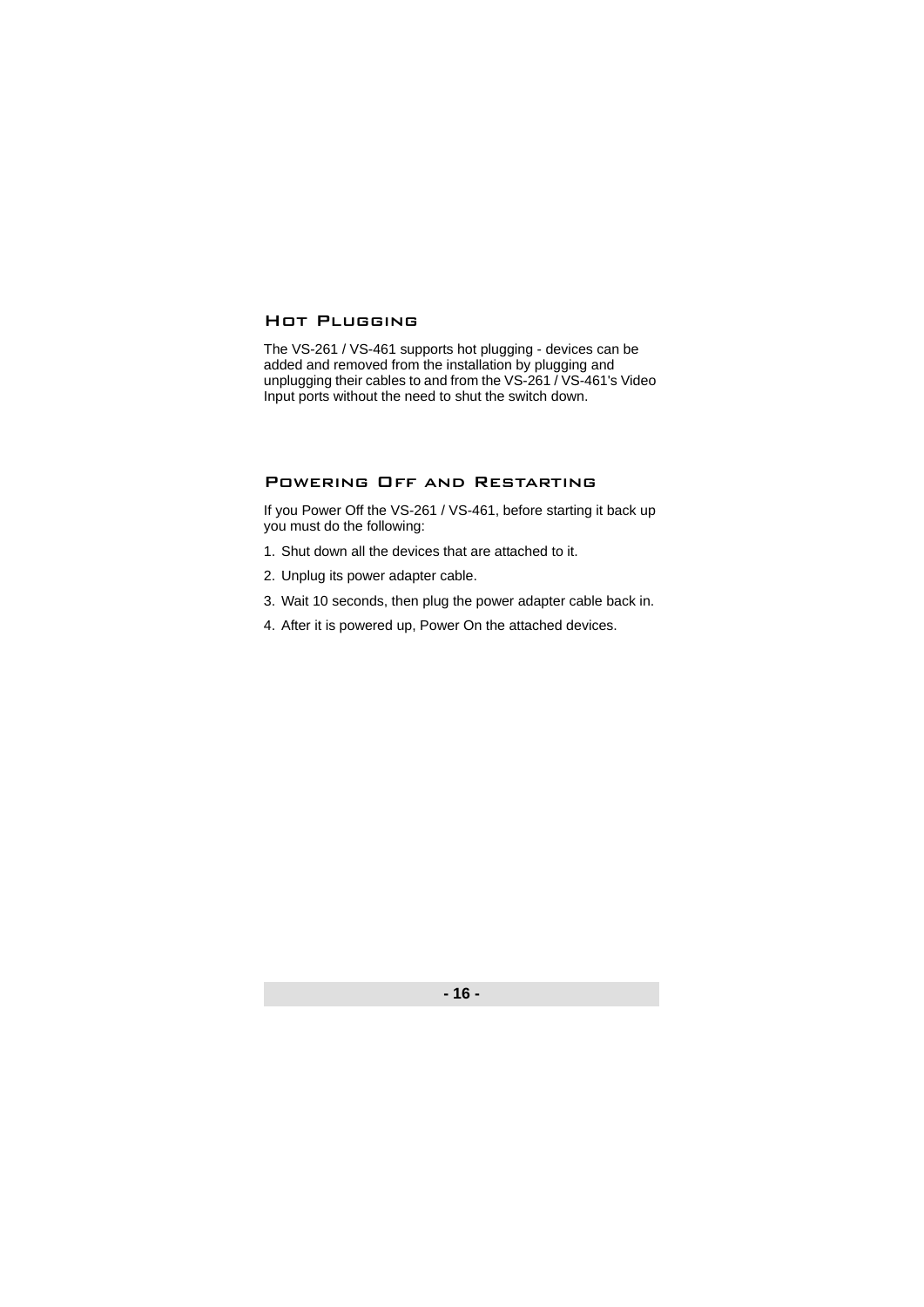#### **SPECIFICATIONS**

| <b>Function</b>                   |                           | <b>VS261</b>                                 | <b>VS461</b>                              |  |
|-----------------------------------|---------------------------|----------------------------------------------|-------------------------------------------|--|
| <b>Computer Connections</b>       |                           | $\overline{2}$                               | 4                                         |  |
| Port Selection                    |                           | <b>Pushbuttons: IR Remote Control</b>        |                                           |  |
| Connectors                        | Video In                  | 2 x DVI Female (White)                       | 4 x DVI Female (White)                    |  |
|                                   | Audio In                  | 4 x Stereo RCA Jack<br>Female (Red/White)    | 8 x Stereo RCA Jack<br>Female (Red/White) |  |
|                                   | Video Out                 | 1 x DVI Female (White)                       |                                           |  |
|                                   | Audio Out                 | 2 x Stereo RCA Jack Female (Red/White)       |                                           |  |
|                                   | Power                     | 1 x DC Jack (Black)                          |                                           |  |
| LED <sub>s</sub>                  | Online                    | 2 (Orange)                                   | 4 (Orange)                                |  |
|                                   | Selected                  | 2 (Green)                                    | 4 (Green)                                 |  |
| Video                             |                           | 1920 x 1200 @ 60Hz                           |                                           |  |
| Power Consumption                 |                           | DC 5.3V, 1.91W (max)<br>DC 5.3V, 4.93W (max) |                                           |  |
| Environment<br>Operating<br>Temp. |                           | $0 - 50$ <sup>o</sup> C                      |                                           |  |
|                                   | Storage<br>Temp.          | $-20 - 60$ <sup>o</sup> C                    |                                           |  |
|                                   | Humidity                  | 0-80% RH, Non-condensing                     |                                           |  |
| Physical<br>Properties            | Housing                   | Metal                                        |                                           |  |
|                                   | Weight                    | $0.50$ kg                                    | 0.75kg                                    |  |
|                                   | Dimensions<br>(L x W x H) | 14.00 x 8.80 x 5.55 cm                       | 21.00 x 8.80 x 5.50 cm                    |  |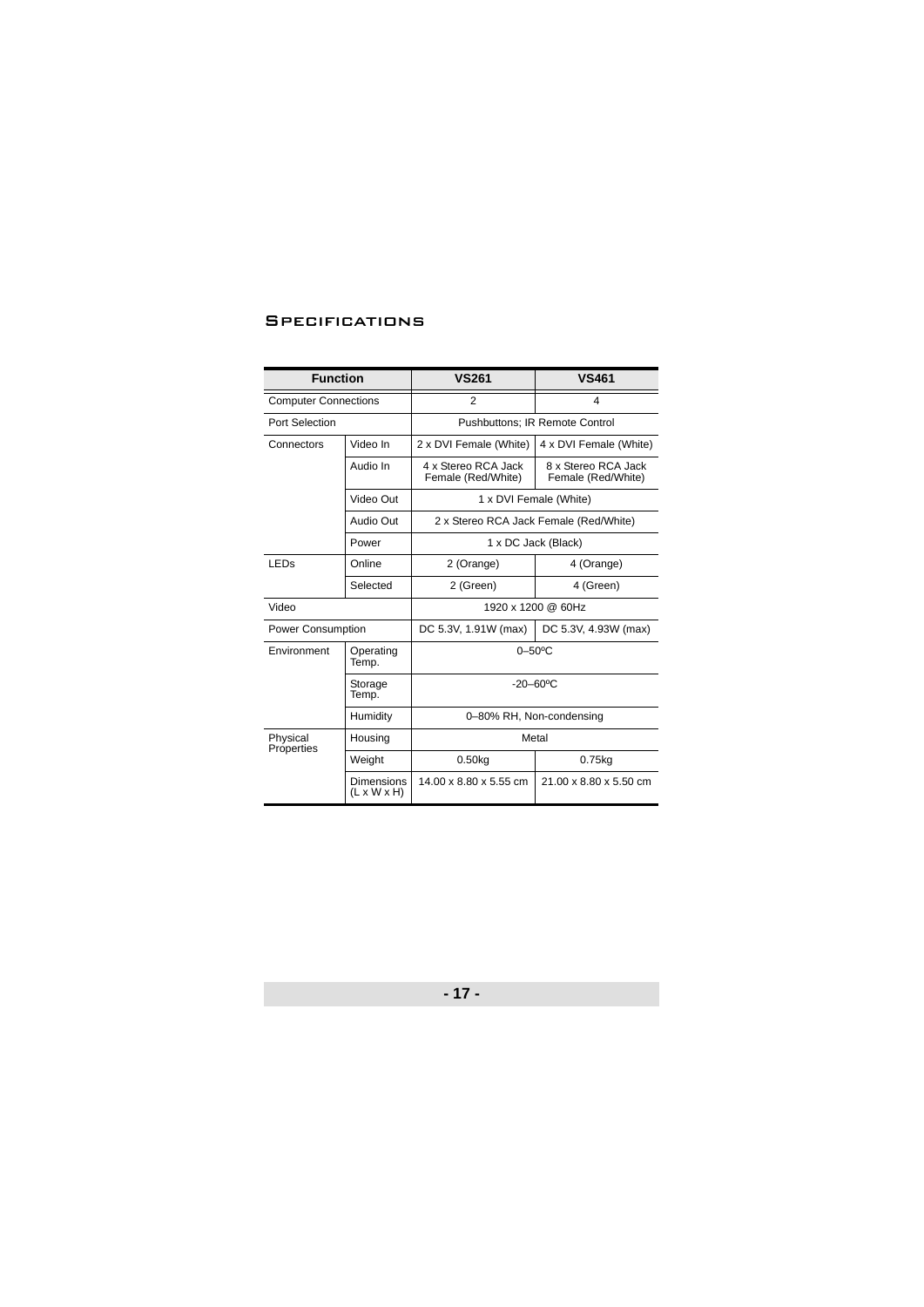#### Troubleshooting

| <b>Possible Causes</b><br>Symptom          |                                                                                                                                               | <b>Action</b>                                                                                                                                                                                                                          |
|--------------------------------------------|-----------------------------------------------------------------------------------------------------------------------------------------------|----------------------------------------------------------------------------------------------------------------------------------------------------------------------------------------------------------------------------------------|
| Erratic<br>behavior.                       | Unit not receiving<br>enough power.                                                                                                           | Use a DC 9V power adapter if<br>you are not already using one. If<br>you are already using a power<br>adapter, check that it matches<br>the system specifications (DC<br>9V), and that it is plugged in and<br>functioning properly.   |
| Video doesn't<br>display on<br>some ports. | DVI specification of<br>the source device<br>doesn't match the<br>DVI specification of<br>the DVI cable and/<br>or the DVI display<br>device. | There are three DVI standards:<br>DVI-A; DVI-D; and DVI-I. Make<br>sure that the DVI specifications o<br>the source device, cable and<br>monitor all match.<br><b>Note:</b> Some monitors are able to<br>support multiple DVI signals. |